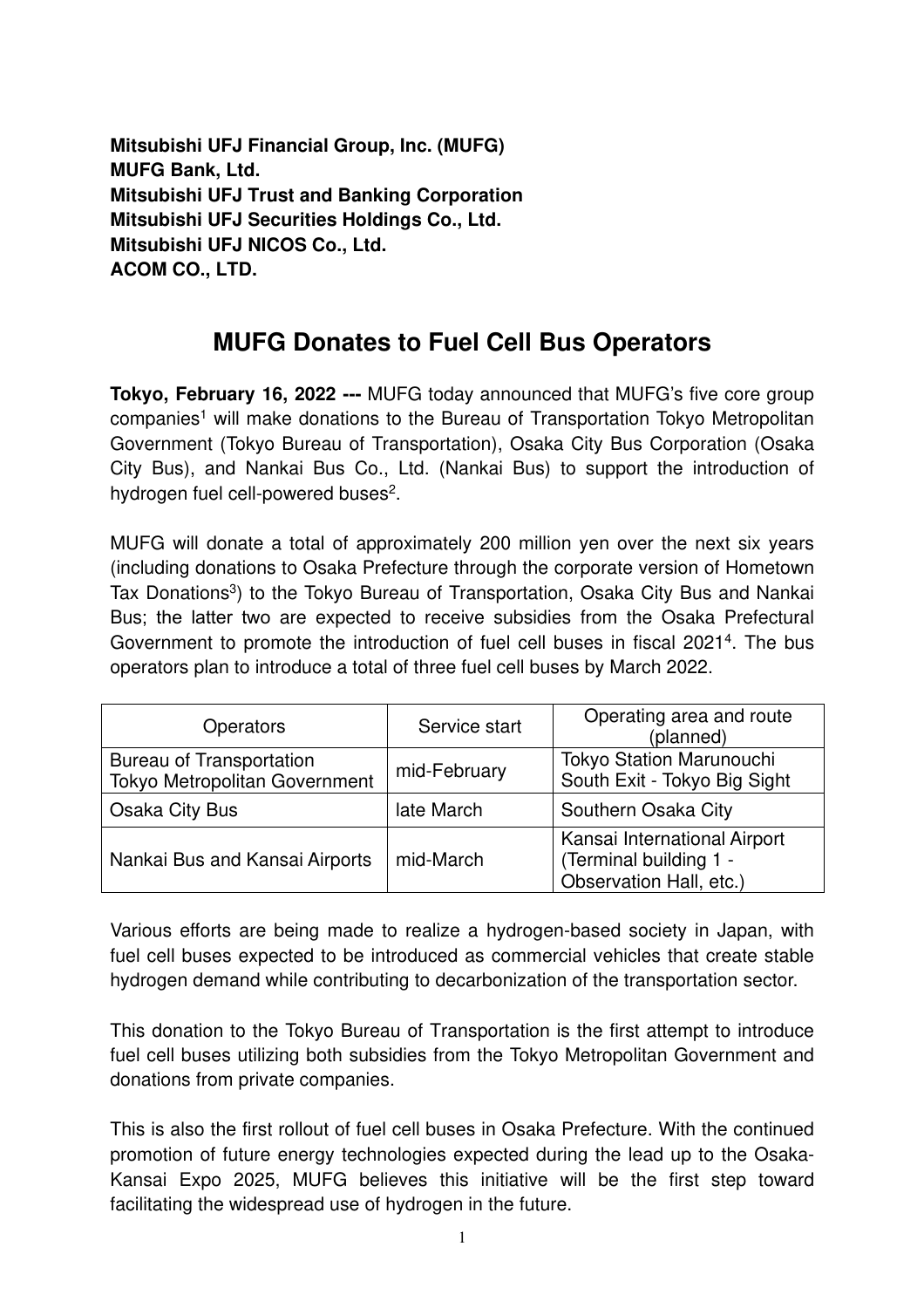MUFG defines its purpose as "committed to empowering a brighter future." Our business activities are driven by the determination to make every effort to empower all stakeholders to take the next step forward. To realize this purpose, MUFG has identified 10 priority issues to enhance sustainability management and positions hydrogen and next-generation energy as a priority theme for climate change and environmental conservation.

With this initiative as a starting point, MUFG will continue to contribute to the construction of hydrogen supply chains as well as the realization of a sustainable future society.



- <sup>1</sup> MUFG Bank, Ltd., Mitsubishi UFJ Trust and Banking Corporation, Mitsubishi UFJ Securities Holdings Co., Ltd., Mitsubishi UFJ NICOS Co., Ltd., ACOM CO., LTD.
- $2$  A bus that runs via a motor utilizing electricity generated by the chemical reaction of hydrogen and oxygen. It does not produce environmentally harmful emissions such as CO2.
- $3$  In July 2021, MUFG donated 53.25 million yen to the "FY2021 Subsidy for Projects to Promote the Introduction of Fuel Cell Buses" implemented by Osaka Prefecture. Please refer to the following link for details. https://www.mufg.jp/dam/pressrelease/2021/pdf/news-20210714-001\_en.pdf

<sup>4</sup> Please refer to the following link for Osaka Prefecture's "FY2021 Subsidy for Projects to Promote the Introduction of Fuel Cell Buses" (Japanese only). https://www.pref.osaka.lg.jp/energy/fcbus/index.html

**- End -**